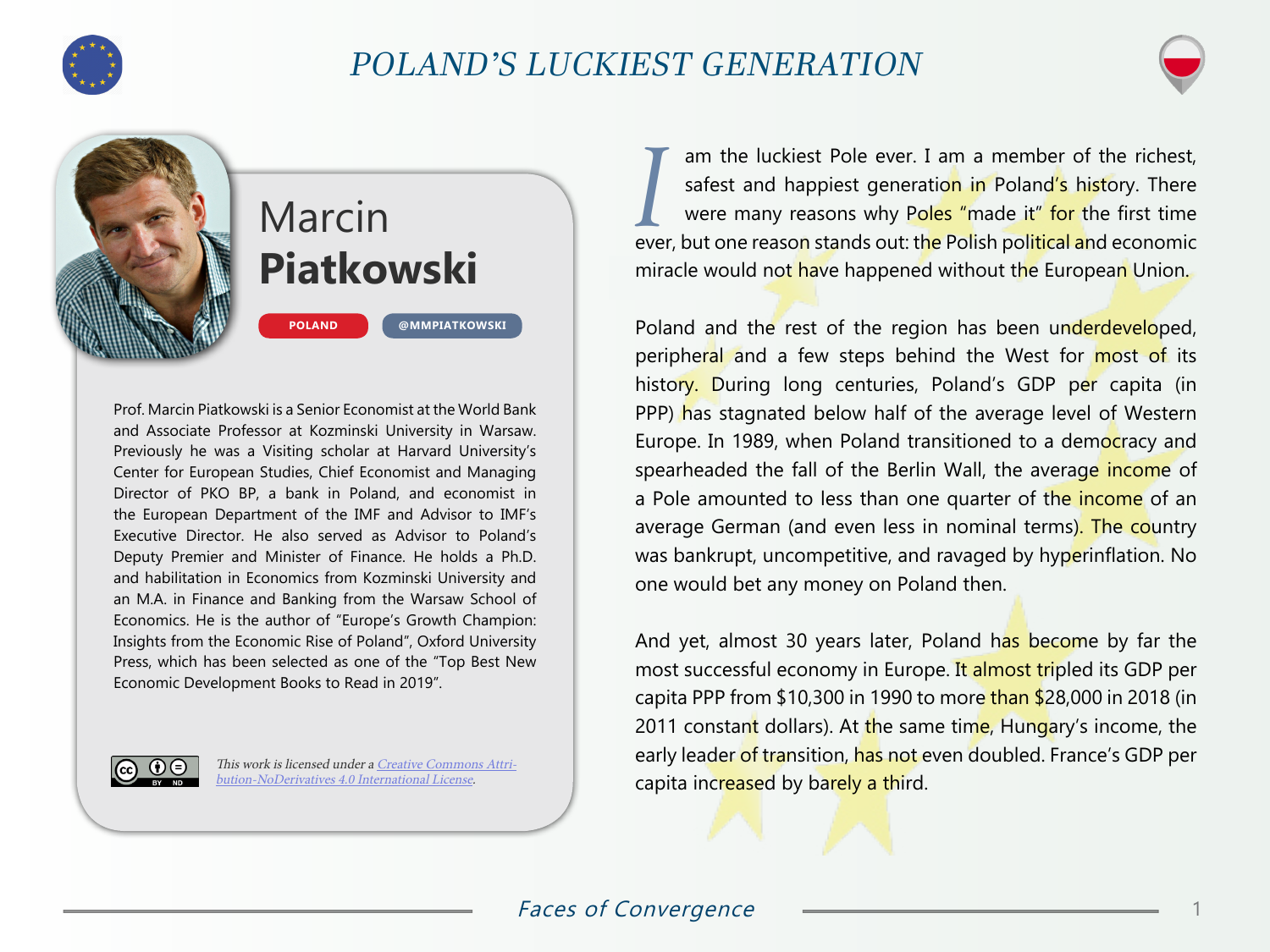



Since 1995, Poland has also become the fastest-growing large economy in the world among upper middle-income and highincome countries, beating even the Asian tigers such as South Korea or Singapore. In 2018, the average level of income in Poland exceeded two-thirds of Western Europe, the highest level ever.

Poland has also become the inclusive growth champion: it was the only post-socialist country in the region where the incomes of even the poorest Poles grew faster than the G-7 average. Well-being and happiness boomed too: according to the **OECD's** [Better Life Index,](http://www.oecdbetterlifeindex.org/) Poland's well-being is as high as in, for instance, a much richer South Korea. More than 80 percent of Poles are [also satisfied with their lives](http://www.diagnoza.com/index-en.html), up from only around half at the beginning of transition.

Prospects for further growth are good. The IMF projects an average growth of around 3 percent in the next five years. This should allow Poland to become richer than Portugal in 2019 (on a PPP per capita basis) and achieve more than 80 percent of Spain's income by 2023. By 2030, Poland's income might reach 80 percent of Western European's income level, the highest relative level ever. [Poland's Golden Age](http://documents.worldbank.org/curated/en/285611468107064618/Polands-new-golden-age-shifting-from-Europes-periphery-to-its-center) will be in full swing.

#### **The European roots of the Polish miracle**

How did Poland, a perennial economic underachiever, manage to suddenly become Europe's growth champion? In my new [book](https://global.oup.com/academic/product/europes-growth-champion-9780198839613?lang=en&cc=cn) I argue that after 1989 Poland was successful for the first time ever because of several fundamental reasons. These [reasons](https://blogs.lse.ac.uk/europpblog/2018/12/17/poland-has-become-europes-growth-champion-but-can-this-success-continue/) include the emergence of an inclusive, egalitarian and socially mobile society, a strong social consensus to "return" to Europe, high quality of policymakers, and the rise of a nascent middle class and new business elite, which supported democracy and open markets. Good economic polices also helped.

But the Polish miracle would not have happened without one fundamental element: the Western European decision to embrace Central and Eastern Europe and to use the lure of accession to the European Union to drive fundamental reforms.

The prospect of the accession to the EU was the key driver of institution building in Poland. Poles knew that joining the EU would bring prosperity, stability and dignity, and they were ready to do whatever was necessary to make the accession happen.

As a result, during the accession process Poland "downloaded" more than 50,000 new laws and regulations that encapsulated the very institutions that took Western Europe more than 500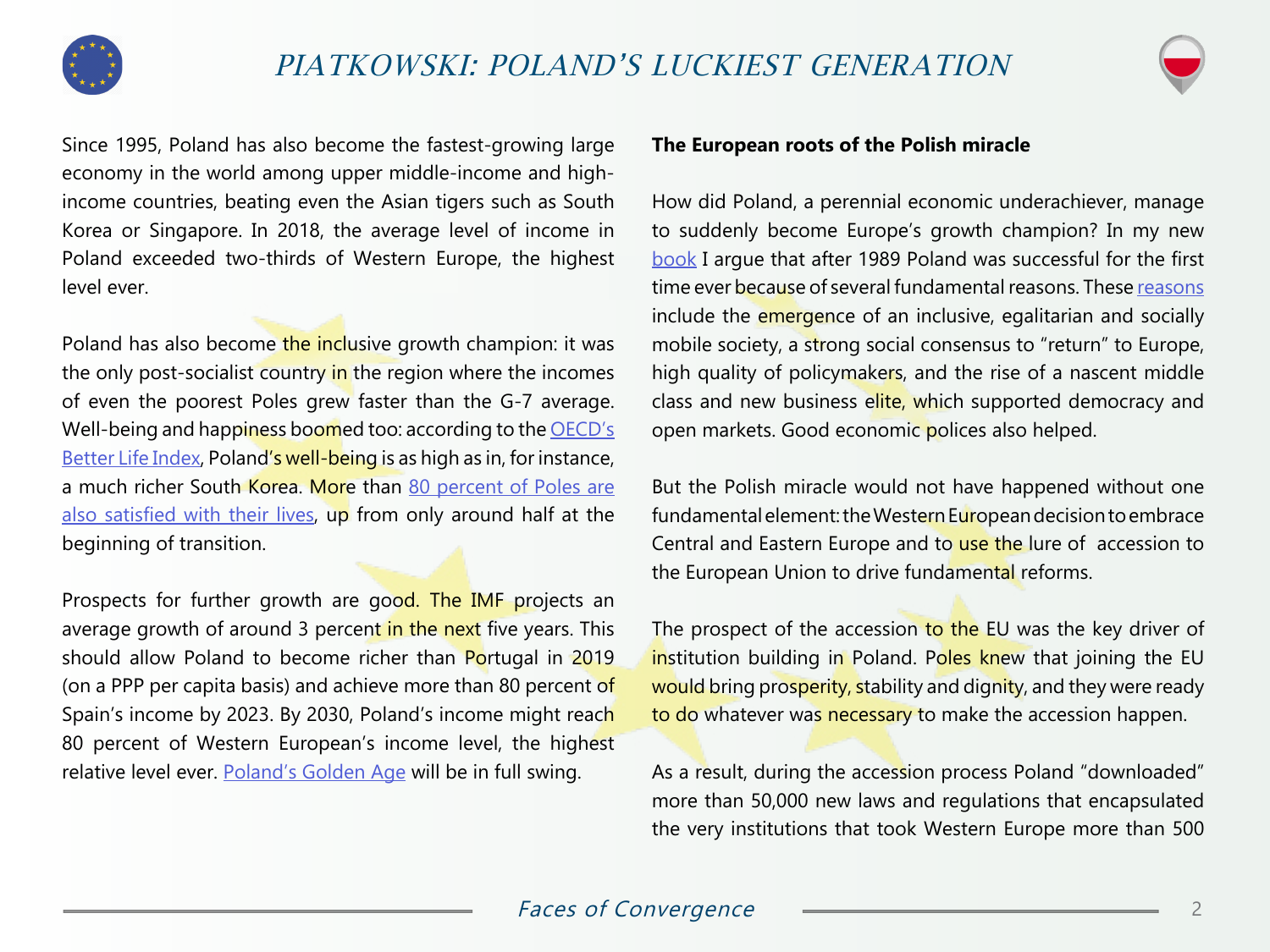



years to build and the same institutions that made Europe what it is today: the most prosperous, humane and happy continent on earth.

Poland also adopted new European values and "ways of doing" things, even if only partially. While everyone focuses on the current government, which seems to embody values much different from those in Western Europe, it is easy to forget that during the last elections two-thirds of society voted for pro-European parties and [more than 80 percent of the society is](https://www.independent.co.uk/news/world/europe/poland-eu-membership-support-for-membership-courts-rule-of-law-mateusz-morawiecki-juncker-a8149876.html)  [pro-EU,](https://www.independent.co.uk/news/world/europe/poland-eu-membership-support-for-membership-courts-rule-of-law-mateusz-morawiecki-juncker-a8149876.html) the highest proportion among the member states. It is also easy to ignore the fact that Poland's culture was even more different in the past: before 1939, the values of Polish society, ruled by an autocratic elite that presided over a largely poor, peasant and often illiterate society, were incomparably less Western than today. In fact, according to one perspective, [Poland's culture is still in many ways closer to that of Latin America](http://www.worldvaluessurvey.org/wvs.jsp) than to many other countries in Europe. The fact that such values did not undermine the country's success is a testament to the key role of EU institutions.

It also mattered that EU institutions and rules, such as on the size of the budget deficit, prohibition of state aid or support for the rule of law, restricted the scope for harmful economic policies. Many emerging markets around the world lack such

[an "institutional straitjacket",](https://papers.ssrn.com/sol3/papers.cfm?abstract_id=1515345) which leaves them at the mercy of economic populists, leading to repeated crises and thwarting their development.

Finally, billions of euros from EU funds allowed Poland to develop an infrastructure that it would have never built on its own, to support investment in education and innovation, and to strengthen institutions. Various estimates suggest that EU funds contributed about 0.5 percentage points of Poland's GDP annual growth after 2004. But these estimates do often not take account of many additional positive spillover effects of EU funds on the economy and society: without a proper highway network or billions invested into research infrastructure, economic growth would have slowed a long time ago. Without billions invested into city rejuvenation and beautification, Polish cities would continue to underwhelm. And without billions invested into the social and well-being infrastructure, Poles would not be as satisfied with their lives as they are.

Overall, there is strong evidence that without Western institutions, open borders and EU funds, Poland and the other new EU member states in the region—which all now live through their own golden ages—would have never succeeded. Poland could have at best ended up like Belarus; at worst, become as poor as Ukraine.